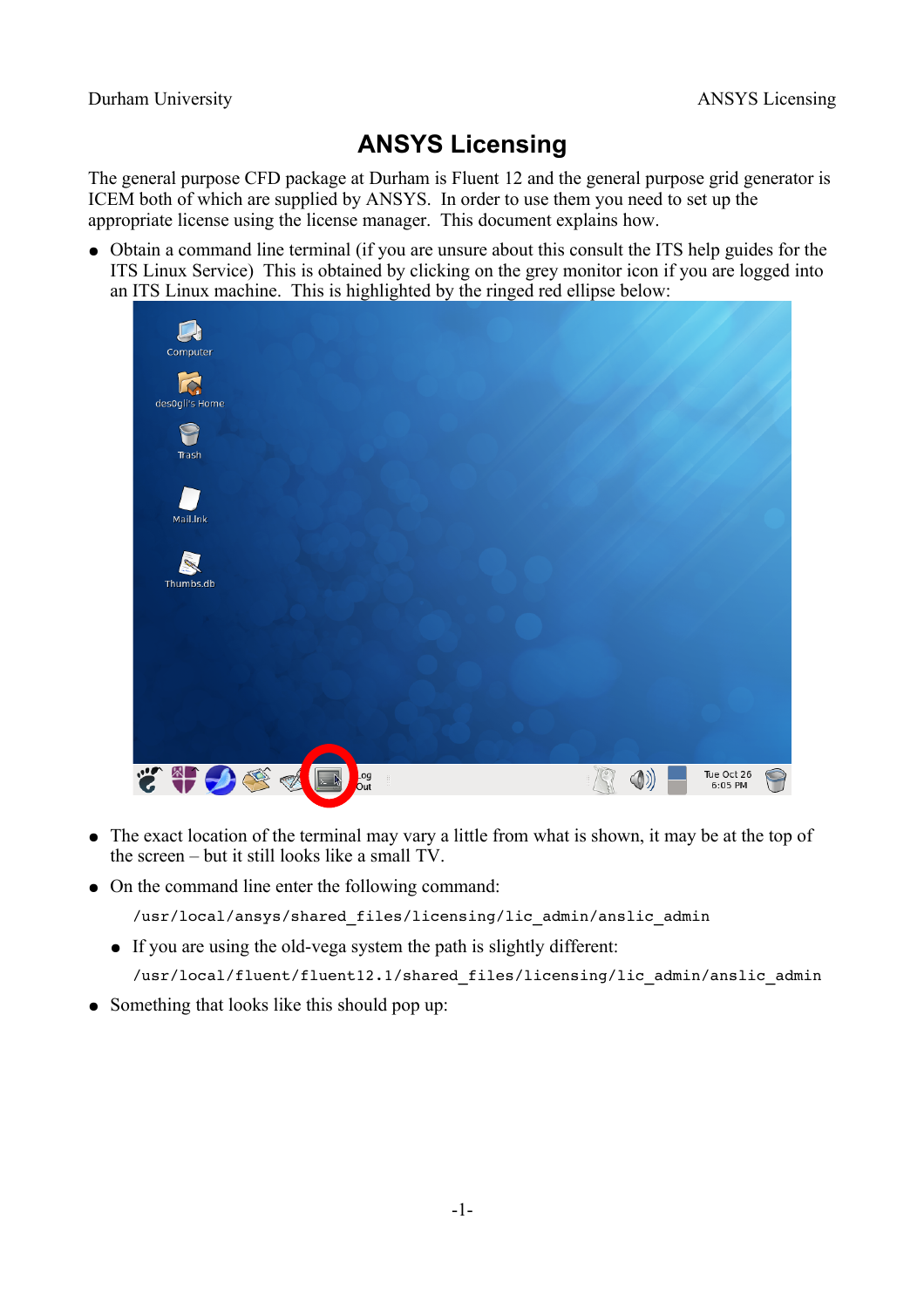## Durham University ANSYS Licensing

| $\blacksquare$            |      |                                             |    | <b>ANSLIC ADMIN Utility</b> | Hostname: vega3.dur.ac.uk                                   |               | $\Box$ io $x)$ |  |  |  |  |  |
|---------------------------|------|---------------------------------------------|----|-----------------------------|-------------------------------------------------------------|---------------|----------------|--|--|--|--|--|
|                           | Eile | Tools<br>He                                 |    |                             |                                                             |               |                |  |  |  |  |  |
| ANSLIC ADMIN Session Log: |      |                                             |    |                             |                                                             |               |                |  |  |  |  |  |
|                           |      | Register License Server Machine Information |    |                             | Welcome to the ANSYS, Inc. Licensing Administration Utility |               |                |  |  |  |  |  |
|                           |      | Display the License Server Machine Hostid   |    |                             | Installation directory: /usr/local/fluent/fluent12.1        |               |                |  |  |  |  |  |
|                           |      | Run the License Wizard                      |    |                             |                                                             |               |                |  |  |  |  |  |
|                           |      | Install the License File                    |    |                             |                                                             |               |                |  |  |  |  |  |
|                           |      | Start the ANSYS, Inc. License Manager       |    |                             |                                                             |               |                |  |  |  |  |  |
|                           |      | Stop the ANSYS, Inc. License Manager        |    |                             |                                                             |               |                |  |  |  |  |  |
|                           |      | Reread the License Manager Settings         |    |                             |                                                             |               |                |  |  |  |  |  |
|                           |      | Specify the License Server Machine          |    |                             |                                                             |               |                |  |  |  |  |  |
|                           |      | Remove a Client License                     |    |                             |                                                             |               |                |  |  |  |  |  |
| <b>-11</b>                |      | Set License Preferences for User des0gli    | Шь |                             |                                                             |               |                |  |  |  |  |  |
|                           |      | Set Site Preferences >>>                    |    |                             |                                                             |               |                |  |  |  |  |  |
|                           |      | View Status/Diagnostic Options >>>          |    |                             |                                                             |               |                |  |  |  |  |  |
|                           |      | vega3.dur.ac.uk status                      |    | ⊴.                          |                                                             |               | Þ              |  |  |  |  |  |
|                           |      | Client or no valid license file found       |    |                             |                                                             |               |                |  |  |  |  |  |
|                           |      |                                             |    |                             | Clear Session Log                                           | Write to File |                |  |  |  |  |  |
|                           |      |                                             |    |                             |                                                             |               |                |  |  |  |  |  |

- Click on Set License Preferences for user **xyz** where **xyz** is your username
- Select ANSYS product release 12.1 in the popup
- In the global settings check the box marked "Use Academic Licenses" This is highlighted by the ringed red ellipse below:

| $\overline{\mathbf{M}}$                                                                                                                       |                                                             | Release 12.1 License Preferences for User des0gli |                                        |
|-----------------------------------------------------------------------------------------------------------------------------------------------|-------------------------------------------------------------|---------------------------------------------------|----------------------------------------|
| Solver $\left\{ \text{PrepPost} \setminus \text{Geometry} \right\}$ HPC $\left\{ \right.$<br>Use License<br>License Name<br>1<br>$\mathbf{1}$ | ANSYS Academic Research CFD<br>ANSYS Academic Associate CFD |                                                   | Move up                                |
|                                                                                                                                               |                                                             |                                                   | Move down<br>₩<br>Use=1 or Don't Use=0 |
| Global Settings<br>Use Commercial Licenses<br>Use Academic Licenses                                                                           |                                                             |                                                   |                                        |
| Wrien-doing workpench, would you like to:<br>Use a separate license for each application                                                      | Share a single license between applications when possible   |                                                   |                                        |
|                                                                                                                                               |                                                             |                                                   |                                        |

● Click OK and then exit the program. The licenses should now be properly set up for you to use.